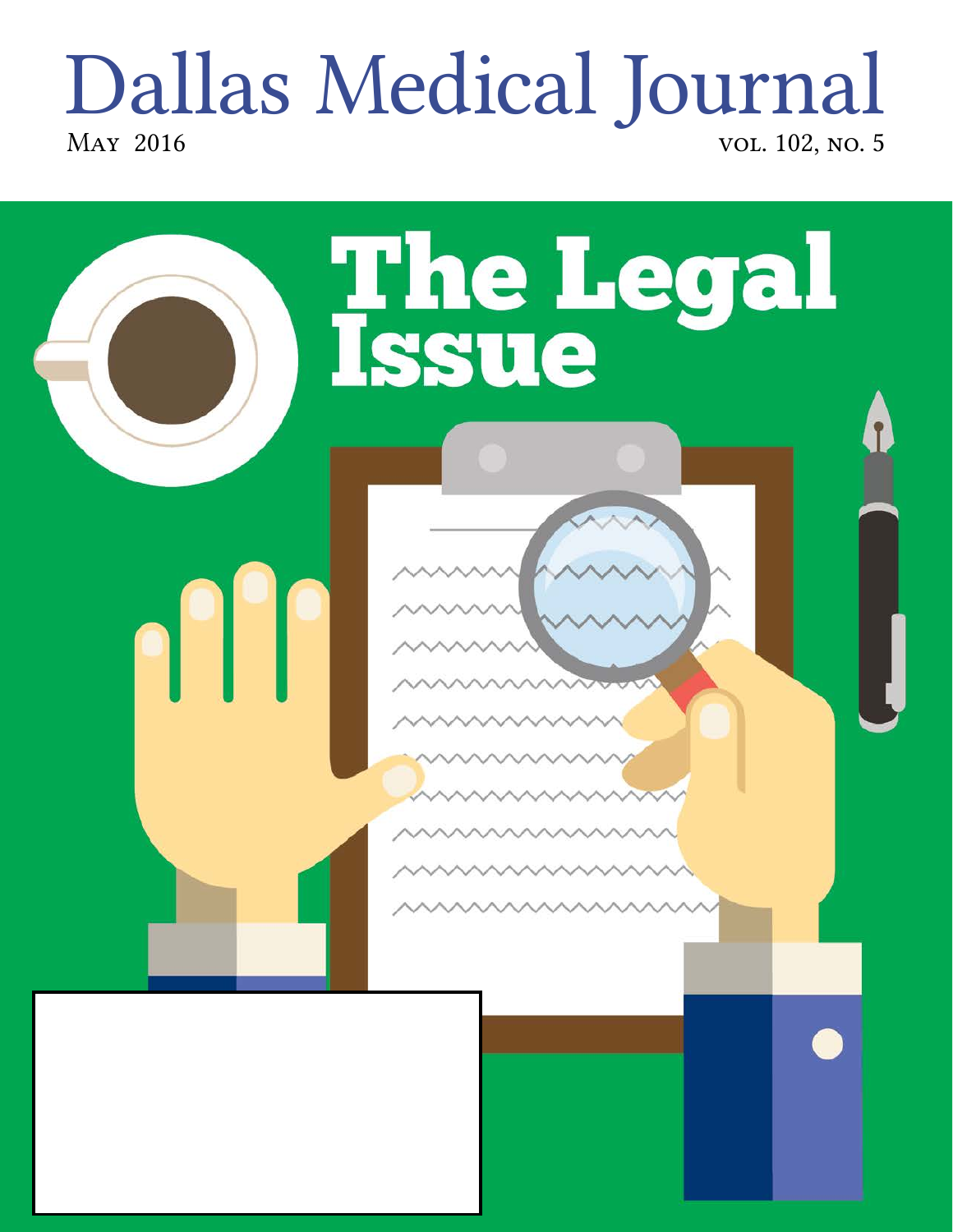### The Legal Issue

# $=$   $=$

## Tale of the Tape

*by Bill Chamblee, JD; managing partner of Chamblee, Ryan, Kershaw & Anderson PC*

What if there were a technology that would offer better patient outcomes and better protection from medical malpractice claims?

Such technology has existed for decades, but in my years of defending medical professionals in court and before medical boards, I've found that few physicians use cameras to capture videotape footage of their interactions with patients.

Physicians offer endless explanations as to why (concerns over patient privacy, fear that the footage will be used against them, increased red tape). But from a legal and practical standpoint, in the vast majority of cases, I've found that those reservations are all washed away when the cameras come into play. Let's look at how medical video cameras can benefit your medical practice, from the legal perspective.

#### Stopping Claims Before They Start

A lot is running through patients' minds when they are in a healthcare setting. They might have just been under anesthesia and are recovering from a complex procedure. This might be the first time the patient has been admitted to a hospital. Although your oneon-one discussion with the patient likely will make a strong impression, unfortunately he or she might not recall pertinent instructions given to help speed recovery. That's why a video reminder can prove invaluable to your patient — and to your practice.

Rarely will a healthcare provider be sued by a patient who had a successful outcome. A recent study<sup>1</sup> showed that nearly 9 out of 10 patients found that reviewing the video footage of their doctor visits was helpful. The vast majority of patients also said that watching the videos helped them remember their physician's instructions.

It's pretty simple: To avoid lawsuits, keep your patients happy. Patients who see that you care enough to send them home with a DVD containing your videotaped instructions will feel the care they are receiving is even more personalized and more effective.

A patient who takes the DVD home likely never will give thought to the legal insulation a videotaped record of the visit can provide you. Using video cameras during your informed consent discussions with patients records your description of the procedures and risks, and your instructions for recovery. Just as important, the cameras record your patients' acknowledgements of the information, any questions or concerns they have prior to the procedure, and, of course, their consent.

Healthcare providers who use video cameras during surgical procedures might not avoid litigation if there's a negative outcome, but having the footage could deter some lawsuits. Regardless, it's almost always better to record the procedure than to wish you had.

#### Smile, You're on Camera

Video technology is so ubiquitous that people often are surprised when there isn't footage of an event. Police in most major cities will be wearing body cameras soon, if they're not already. Restaurants use video cameras to discourage employee theft and to defend themselves against claims that they overserved alcohol to customers. Drivers employed by major trucking firms work with two cameras running at all times — one facing traffic and another facing them.

The increased use of cameras isn't a coincidence. Video cameras are everywhere because they eliminate ambiguity. As a lawyer who has defended medical professionals against hundreds of medical malpractice claims, I've handled several cases where video footage was part of a case's evidence. In every instance, the footage helped to effectively counter claims. Among these was a complaint that a physician used excessive force during a procedure (the footage showed that he didn't) and that the procedures were

performed incorrectly (videotape disproved that claim as well).

In my decades of working with healthcare providers, I've found that the vast majority do their jobs correctly, and they do them well. They instruct patients on how to handle their conditions, injuries and illnesses. They perform procedures with expertise and consistency. Especially now, with ballooning patient volumes, medical providers administer the same advice or warn patients of the same surgical risks several times in the same week. Usually, when a medical complaint crops up, it's when a patient says a healthcare provider strayed from the norm, gave bad advice, didn't warn them about the risks of a procedure or a medication, or didn't follow good medical procedures.

Because most healthcare providers don't use video cameras, courts and medical boards are left to contend with "He said" / "She said" disputes. When a med mal case lands on my desk, my heart leaps when I'm told a camera captured evidence that can be used in our case. An 800-pound gorilla has entered the room, and there's good chance he's in our corner.

#### Reviewing Game Tape

For decades, coaches and players have reviewed film of what they did right or wrong on the field. Knowing the  $X$ 's and  $O$ 's can give them a distinct advantage in their next meeting. Medical professionals can find that reviewing their interactions with patients to be equally beneficial. Did the meeting with the patient go poorly? Is there anything that could have been done or said differently? Tony Romo and Peyton Manning see missed opportunities while reviewing game film on Monday mornings, and physicians always can spot ways to improve their bedside manners by going over the tape. Obviously, physicians aren't required to review the footage, but it's nice to have if they ever want to do a little Monday morning quarterbacking.